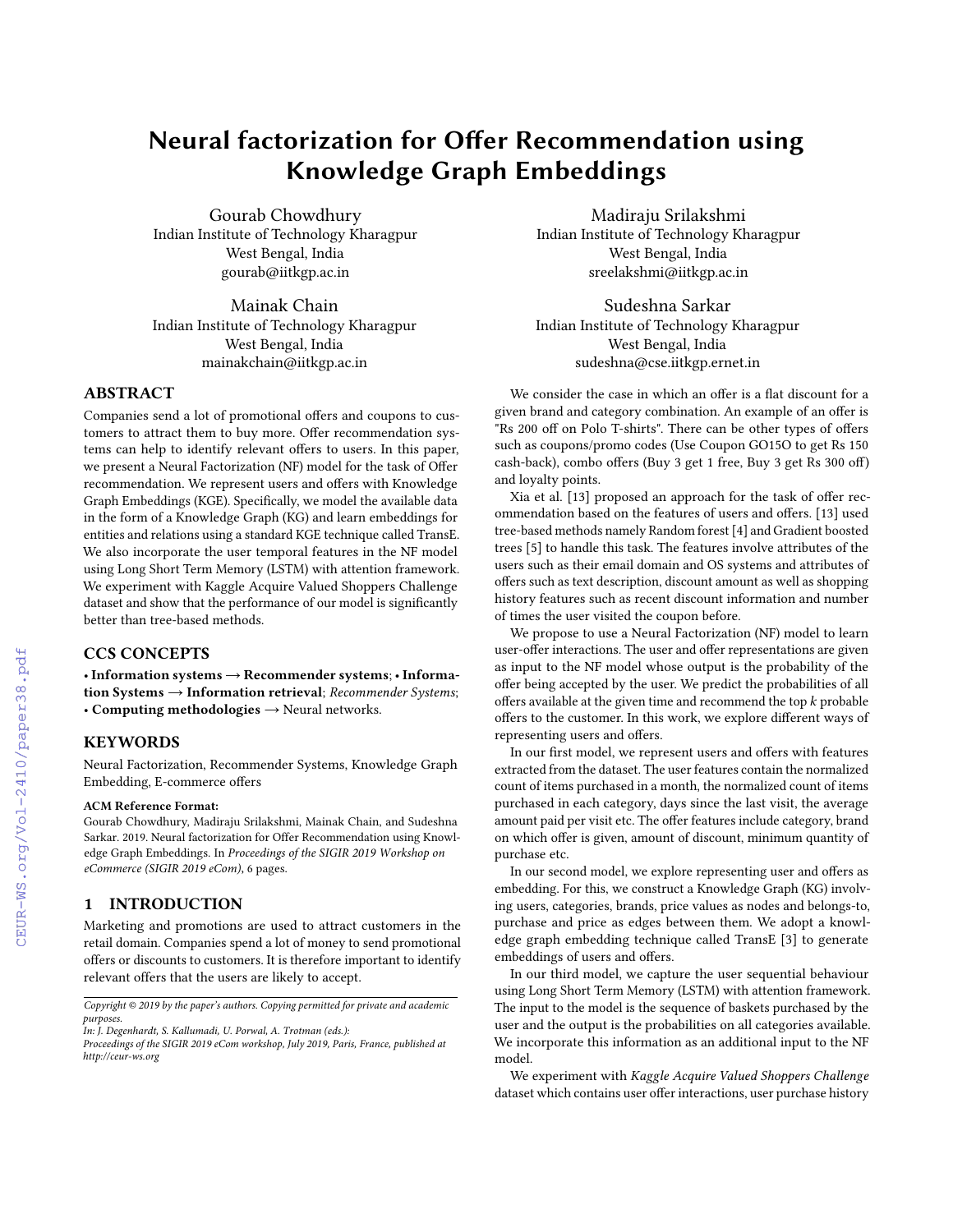SIGIR 2019 eCom, July 2019, Paris, France Chowdhury, et al.

Table 1: Overall data statistics

| <b>Statistics</b>    | Acquire Valued Shoppers data |
|----------------------|------------------------------|
| # users              | 315411                       |
| # brands             | 35689                        |
| $#$ offers           | 39                           |
| # categories         | 836                          |
| # total transactions | 349,655,789                  |

and offer content information. We apply our models on this data and show that the NF based models achieves better performance than tree-based methods.

# 2 PRELIMINARIES

In this section, we formally define the task of offer recommendation and present the details of the data available to handle this task.

#### 2.1 Problem Definition

Offer Recommendation is the task of predicting the best offers for a given user. Let  $U = \{u_1, u_2, ..., u_m\}$  be the set of users and  $O = \{o_1, o_2, o_3...o_n\}$  be the set of offers. The task is to recommend top  $k$  offers to the users so that they are likely to include the next offer converted by the user.

#### 2.2 Dataset

In our work, we experiment with Kaggle Acquire Valued Shoppers Challenge dataset <sup>[1](#page-1-0)</sup>.

The dataset contains the transaction history of users from March 2012 to July 2013. A transaction consists of user\_id, item\_id and date. The set of items purchased by the same user in the same date are termed as a basket.

The user-offer interactions are recorded from March 2013 to July 2013. A user-offer interaction consists of user\_id, offer\_id and date. Each user has availed exactly one offer in this period. Each offer is specified by its category, brand, discount amount and minimum quantity. The overall data statistics are listed in Table 1.

# 3 NEURAL FACTORIZATION FOR OFFER RECOMMENDATION

We use Neural Factorization (NF) model for the task of offer recommendation. We have experimented with different methods of representing users and offers. We first explain the basic neural factorization framework and then introduce our methods.

#### 3.1 Architecture of Neural Factorization

Our framework is based on Neural Collaborative Filtering proposed by He et al. [\[6\]](#page-5-0). The system [\[6\]](#page-5-0) used Multi Layer Perceptron (MLP) for modelling user-item interactions which is able to capture the non-linear relations between users and items.

In our model, the user vector  $(v_u)$  and offer vector  $(v_o)$  are given as input to two input layers. Each input layer is followed by a dense layer. The output of these dense layers are concatenated and are given as input to a Neural network. We use past user-offer interactions as positive samples while the negative samples are generated by random sampling. The final output layer predicts  $y_{u0}$ , the probability of user  $u$  accepting an offer  $o$ . The architecture is illustrated in Figure 2.

The model is trained by minimizing the loss between predicted value ( $y\hat{u}$ <sub>0</sub>) and the target value  $y_{uo}$ . The target value represents the user action towards an offer. It is 1 when the user availed the offer and 0 otherwise. The loss function is defined as follows:

$$
L = \sum_{(u,o)\in \mathcal{Y}^{-}\cup \mathcal{Y}^{+}} -(y_{uo} \log(y_{uo}^{o}) + (1 - y_{uo}) \log(1 - y_{uo}^{o})) \quad (1)
$$

where  $\mathcal{Y}^+$  denotes the set of positive interaction of users, offers and Y<sup>−</sup> denotes the negative instances (sampled from unobserved data).

The user ids and offer ids are different in the train and test datasets. Therefore, we can't use the learned factors for the prediction. We represent the user and offer by their content information and input them to the trained neural model and predict the probability of the user accepting the offer. Similarly, we find the probabilities of all offers available at the given time. The offers are ranked based on the probability values and top  $k$  offers are recommended to the user.



Figure 1: Neural Factorization Model

# 3.2 Neural Factorization with features (NF+features)

In this variation of our method, user and offer features obtained from the dataset are given as input to the neural factorization model. We extract user and offer features from user purchase history, useroffer interactions and offer content information. The following features are used to represent users and offers.

- User features:
	- Normalized count of purchase of each category
	- Number of visits in 30 days before the day of offer
	- Days since the last visit (from the day of offer).
	- Average items purchased per visit
	- Average amount paid per visit
- Offer features:
	- Category on which offer is given
	- Brand on which offer is given
	- Average price of the each brand-category combination
	- Discount amount

<span id="page-1-0"></span><sup>1</sup><https://www.kaggle.com/c/acquire-valued-shoppers-challenge/data>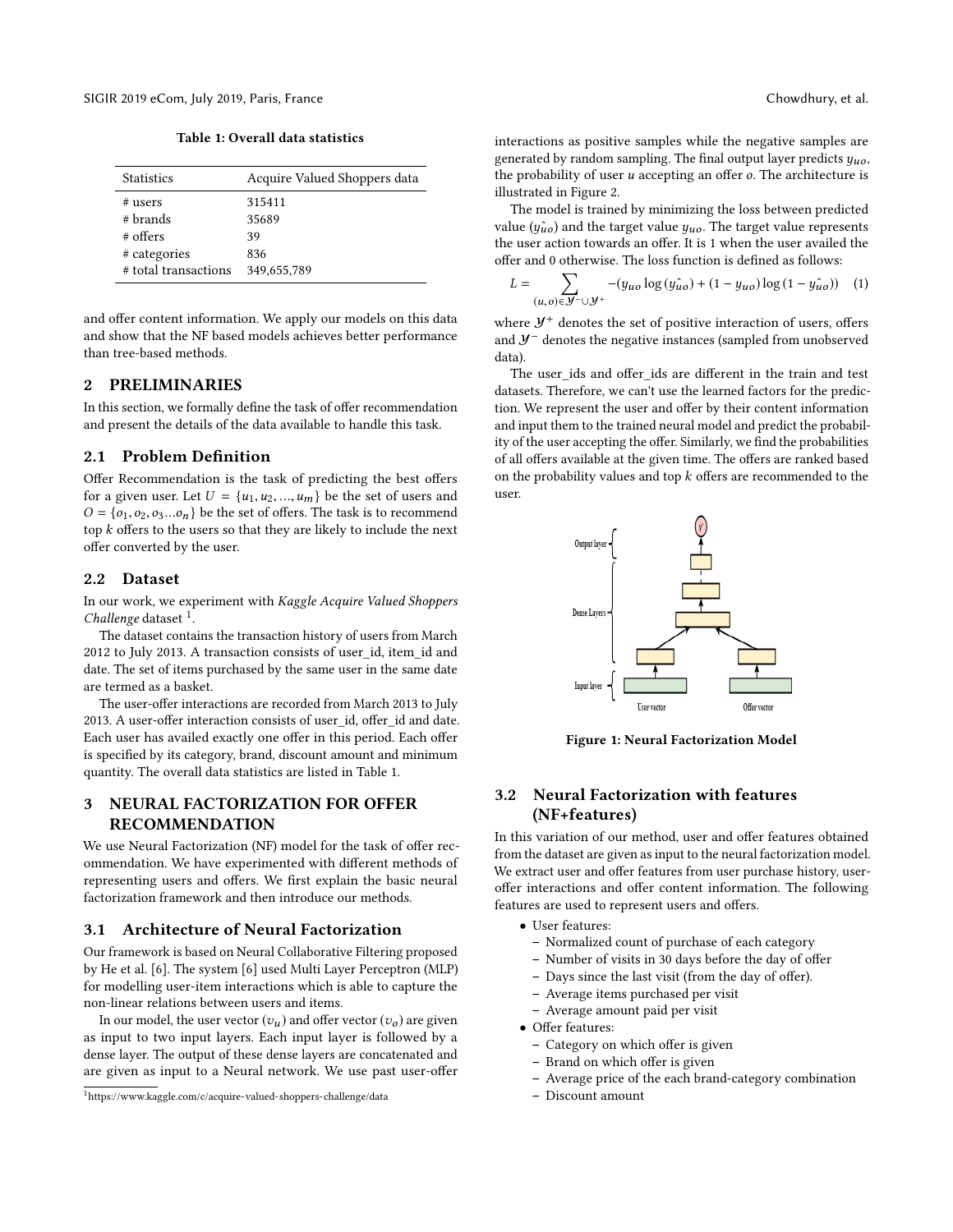Neural factorization for Offer Recommendation using Knowledge Graph Embeddings SIGIR 2019 eCom, July 2019, Paris, France

- Quantity to be purchased to avail discount
- How cheap the product is compared to other products in the same category (Amount).

The numeric value is used as input for the numeric features while the non-numeric features such as brand and category are one-hot encoded. Since these features have multiple possible values, the feature dimensions become large. These features are also unable to capture indirect relationships between users and offers.

# 3.3 Neural Factorization with Knowledge Graph Embeddings (NF+KGE)

The representation of users and offers plays a significant role in the effectiveness of a recommendation model. We wish to use a representation that is able to capture relevant knowledge of users, items, offers, the attributes of the above entities and the interactions between them.

We propose to use Knowledge Graph Embedding (KGE) techniques to learn embeddings for users and offers. These techniques have been found to be effective in capturing complex and indirect relationships among entities in the Knowledge Graph (KG) and are proven to be successful in many applications such as link prediction and recommendation systems etc [\[12\]](#page-5-1).

We construct a Knowledge Graph (KG) based on user purchase history and offer content information. The nodes of the graph are users, categories, brands and price range. We find the average price of items in a brand and categorize them into high and low. We have 3 types of relations in our graph. The user nodes are connected to category nodes by relation purchased, category nodes are connected to brand nodes by relation belongs to and brand nodes are connected to price range nodes by relation price. The graph is formed as a set of triplets  $(h, r, t)$  i.e., head node  $(h)$  is connected to tail node  $(t)$  by relationship  $(r)$ . An example graph representation is shown in Figure 3.



#### Figure 2: Knowledge graph representation of available data

The triplets generated for the example graph are as follows:  $T =$  $\{(U_1, purchased, C_1), (U_2, purchased, C_1), (C_1, belongs_to, B_1),\}$  $(C_2, belongs\_to, B_1), (C_3, belongs\_to, B_2), (B_1, price, low),$  $(B_2, price, high)$ .

We use a standard knowledge graph embedding method called TransE [\[3\]](#page-5-2) to learn the embeddings for all entities and relationships in the graph. We have chosen TransE because this method is simple and has been found to be efficient in modelling multi-relational data [\[12\]](#page-5-1).

Given a triplet of the form  $\langle h, r, t \rangle$  which indicates that the head entity (h) is connected to the tail entity (t) by the relationship (r), TransE [\[3\]](#page-5-2) learns the embedding such that  $h + r \approx t$  (Figure [3\)](#page-2-0). TransE uses the following scoring function:

$$
f_r(h, t) = -||h + r - t||_{1/2}
$$
 (2)

<span id="page-2-0"></span>TransE obtains positive triplets from the graph and negative triplets



Figure 3: Illustration of TransE (Figure is adapted from [\[12\]](#page-5-1)

by randomly corrupting the head or tail node of a positive triplet. The TransE training method minimizes the pairwise loss between the positive facts  $\tau^+ = (h, r, t)$  and the negative facts  $\tau^- = (h'$ <br>The objective function is given as follows:  $\ddot{\phantom{a}}$ ′  $\cdot$ ′ ). The objective function is given as follows:

$$
min \sum_{\tau^+ \in D^+} \sum_{\tau^- \in D^-} max(0, \gamma - f_r(h, t) + f_{r'}(h', t')) \tag{3}
$$

y is the margin of separation,  $D^+$  is the set of positive facts and  $D^+$ <br>is the set of perative facts. The steps to learn the embeddings are is the set of negative facts. The steps to learn the embeddings are given in Algorithm 1.

| <b>Algorithm 1:</b> TransE method to learn embeddings for entities        |  |  |  |  |  |
|---------------------------------------------------------------------------|--|--|--|--|--|
| and relations                                                             |  |  |  |  |  |
| <b>Input:</b> Training set $T = (h, r, t)$ , Entity set E, Relation set R |  |  |  |  |  |
| Randomly initialize the embeddings for $e \in E, r \in R$                 |  |  |  |  |  |
| for $(h, r, t)$ in T do                                                   |  |  |  |  |  |
| // Corrupt the triplet by changing $h$ or $t$ and add it to $T$           |  |  |  |  |  |
| $T \leftarrow T \cup (h', r, t')$                                         |  |  |  |  |  |
| Update embeddings w.r.t the loss $L$ i.e.                                 |  |  |  |  |  |
| $\sum_{(h',r,t'),(h,r,t)\in T}\Delta[y + d(h+r,t) - d(h'+r,t')]$          |  |  |  |  |  |
| // Dissimilarity measure $d$ can be either the $L1$ or the $L2$           |  |  |  |  |  |
| norm                                                                      |  |  |  |  |  |
| end                                                                       |  |  |  |  |  |
|                                                                           |  |  |  |  |  |

We input the learned graph embeddings to the NF model. The users are represented with the user embedding and offers are represented with the combination of category embedding, brand embedding, discount amount and minimum quantity to be purchased to avail the offer.

# 3.4 Neural Factorization with temporal features (NF+KGE+TF)

The above Knowledge Graph Embeddings (KGE) is unable to capture the sequential behaviour of users since the knowledge graph does not represent the time stamp of the interactions or the sequentiality of the transactions. Therefore, we try to enhance our model by incorporating a temporal component by considering the user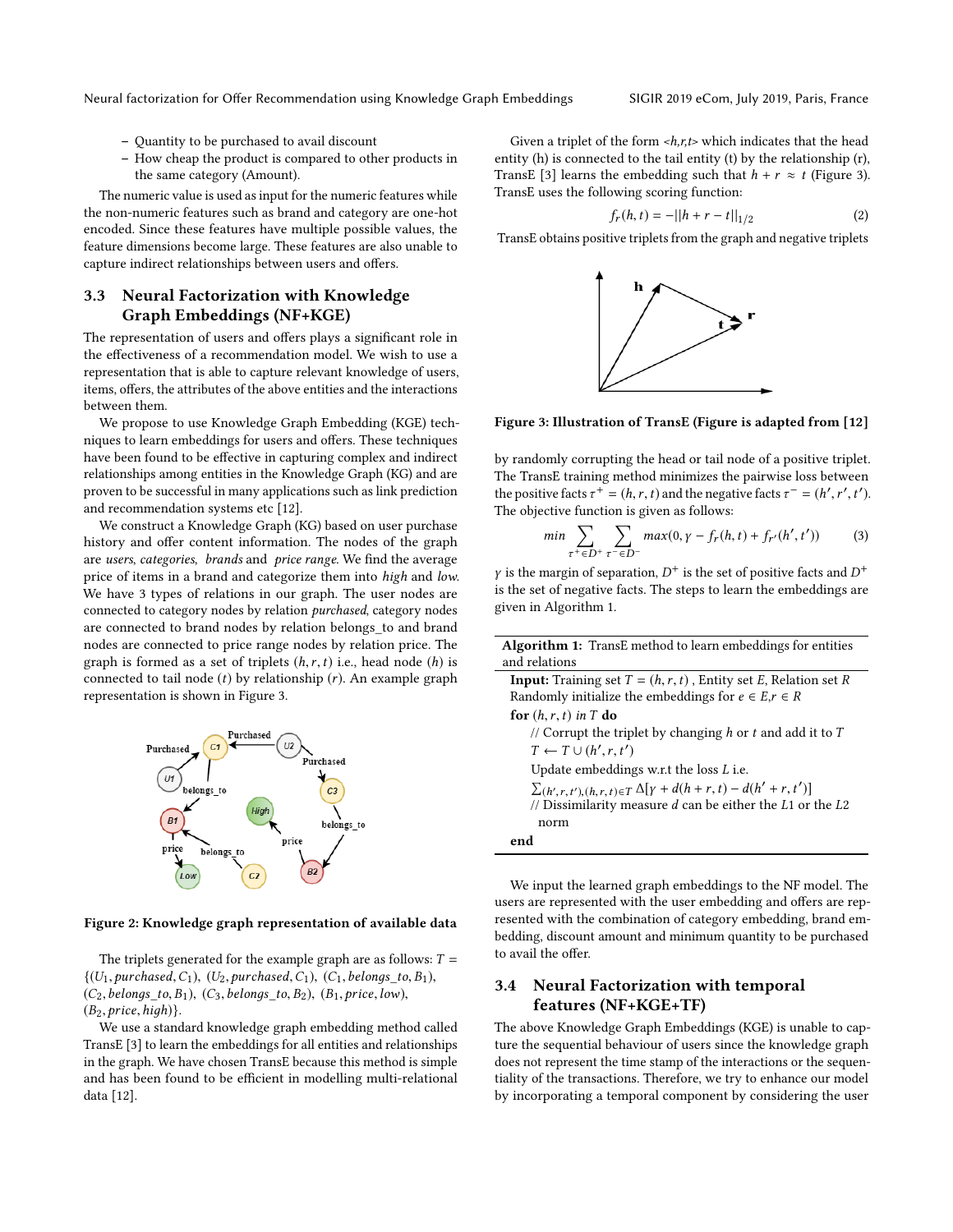sequential purchase behaviour using a Long Short Term Memory (LSTM) with attention model.

Since the offers are given on specific categories, we formulate the task of predicting the next category to be purchased by the user. We hypothesize that this information may help to identify suitable offers for a user.

Each user has purchased a set of items per visit. The set of items can be termed as a basket. We consider the category of an item (category\_id) instead of the exact item (item\_id) in each basket. We give the sequence of baskets purchased by the user as input to the LSTM and predict the probabilities of he categories purchased in the next basket. The predicted category probabilities are incorporated as an additional input to the NF model.

Let  $u = \{b_1, b_2, \ldots, b_t\}$  be the basket sequence of the target user. Each basket is the group of categories:  $b_k = \{c_1, c_2, \ldots, c_n\}$ , where  $n$  is the size of the basket. We represent each category with the embedding learned from the Knowledge Graph discussed earlier. We use average pooling to represent the basket. This approach is similar to the basket prediction method proposed by Yu et al.[\[14\]](#page-5-3).

The user sequence is now denoted as  $u = \{v_1, v_2, \ldots, v_t\}$ , where  $b_k$ . We input the user sequence till the current time t into the LSTM model Let  $b_k$ , be the LSTM hidden unit and  $u_k$  be the output at t-th  $v_k$  is the average of graph-based category embeddings in the basket model. Let  $h_t$  be the LSTM hidden unit and  $y_t$  be the output at t-th time stap. The hidden state  $h_t$  of each interaction is undated by the time step. The hidden state  $h_t$  of each interaction is updated by the previous hidden state  $h_{t-1}$  and the current basket embedding  $v_t$ .

$$
h_t = LSTM(h_{t-1}, v_t)
$$
\n<sup>(4)</sup>

We apply attention on top of the LSTM layer to give weights to the baskets at different time-steps. Let  $H = (h_1, h_2, \ldots, h_t)$  be the output vectors that are produced by LSTM layer. They are inputs to the attention layer and the weights for each time-step are learned i.e.  $A = (a_1, a_2, \dots, a_t)$ . The weighted sum of the hidden states  $(M)$  is input into a dense layer  $(D)$  to find the scores of all categories. We find their probabilities using the sigmoid activation function. This architecture is illustrated in Figure 4.

$$
A = softmax(w^T * tanh(H))
$$
 (5)

$$
M = A^T * H \tag{6}
$$

$$
P(y_{t+1} | v_{1 \le i \le t}^t) = sigmoid(D[M]) \tag{7}
$$



Figure 4: LSTM model for next category prediction

Table 2: Train and Test data statistics

|             | # Users | # Distinct<br>Offers | <b>Start</b><br>Date | End<br>Date   |
|-------------|---------|----------------------|----------------------|---------------|
| Train       | 160057  | 24                   | 01-March-2013        | 30-April-2013 |
| <b>Test</b> | 151484  | 29                   | $01$ -May-2013       | 31-July-2013  |

The learned category probabilities are given as an auxiliary input to the NF model. The rest of the architecture is similar and is shown in Figure 5.



Figure 5: Incorporating category preferences in NF

## 4 EXPERIMENT

### 4.1 Train and testset details

The train and test split are considered as given in the dataset i.e., the first 2 months of user-offer interaction data are used as train and the rest of the 3 months as the test set. The train and test statistics are listed in Table 2. To train the Knowledge Graph Embeddings, we have used recent 5 months of user purchase history before offers are given to the users (01-October-2012 to 28-February-2013). This has been done on the assumption that the recent purchase history reflects the current preferences of the user. The same data is used for predicting user category preferences as well as feature creation.

#### 4.2 Evaluation Metrics and Experimental Setup

4.2.1 Evaluation Metrics. We use the following metrics to evaluate our model.

- Recall@1, Recall@3 and Recall@5, where Recall@k is the proportion of cases when the offer accepted by the user is among the top-k recommended offers among all test cases.
- Mean Reciprocal Rank@5 (MRR@5): It is the mean of reciprocal ranks of correctly recommended offers. If the actual offer is not in the top-5 recommended offers, then the rank is set to zero.

4.2.2 Experimental Setup. We use the following parameters to learn knowledge graph embedding. The size of the embedding for all entities (user, brand, category, price range) is 100. We use Adam optimizer, and the learning rate is set to 0.001.

The parameters for predicting user next preferred categories using LSTM are as follows. We use one LSTM layer with 100 hidden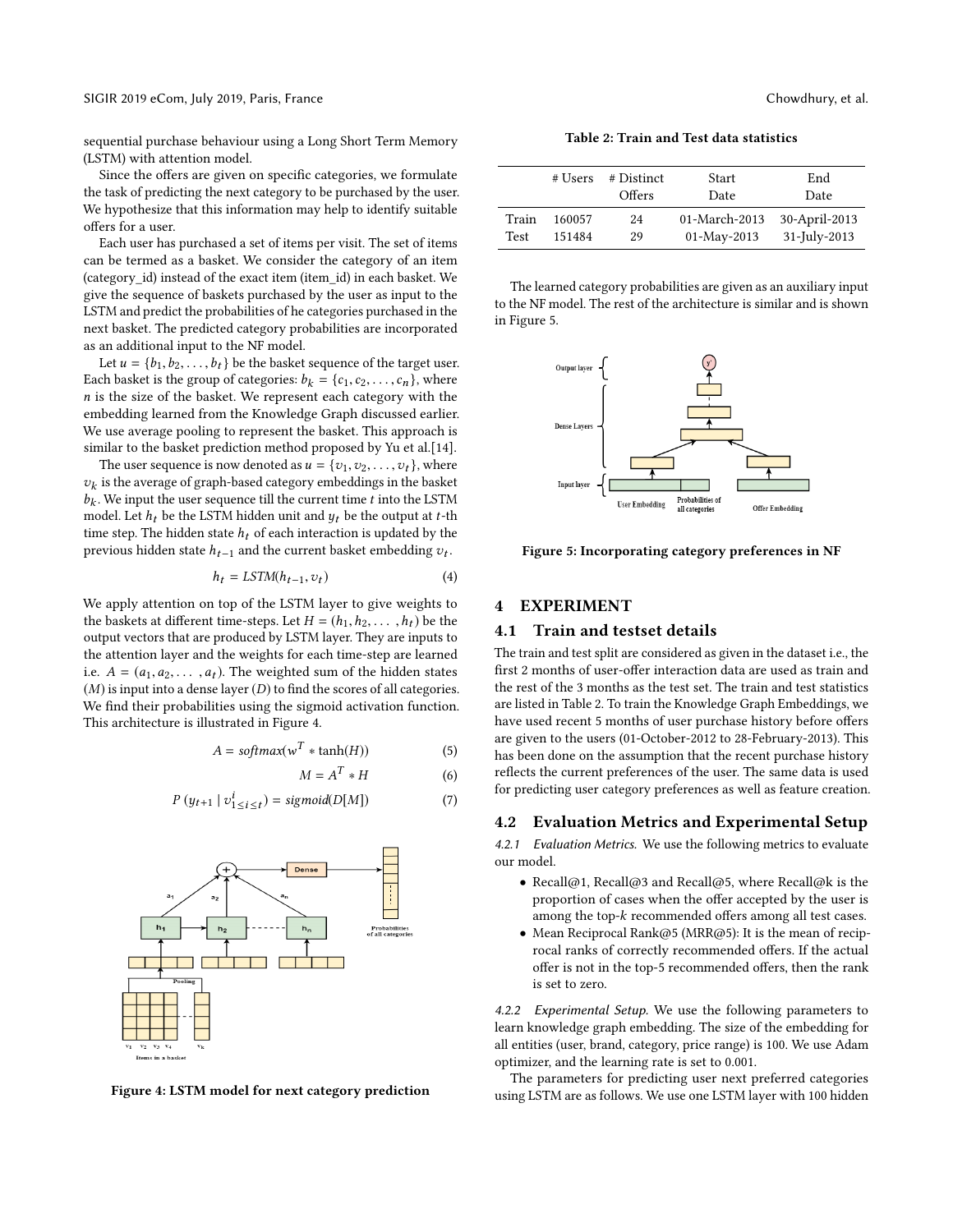Table 3: Performance comparison of our approach with baseline methods(in %)

| Method         | Recall@1 | Recall@3 | Recall@5 | MRR@5 |
|----------------|----------|----------|----------|-------|
| RFC.           | 4.93     | 11.43    | 22.49    | 9.23  |
| <b>XGBoost</b> | 6.73     | 12.56    | 24.05    | 14.69 |
| NF+features    | 15.41    | 22.05    | 33.19    | 23.48 |
| $NF+KGE$       | 21.77    | 26.55    | 34.90    | 25.57 |
| $NF+KGE+TF$    | 15.96    | 34.00    | 46.68    | 27.28 |

units. There is a dropout layer in between the LSTM layer and the attention layer with 25% dropout. The learning rate is set to 0.001.

The parameters for neural factorization models are as follows. The activation function for dense layers is Leaky Relu and the batch size is set at 512. The learning rate is set to 0.0001. We applied batch normalization at every layer.

#### 4.3 Comparison of Models

We compare the NF based models namely NF+features, NF+KGE and NF+KGE+TF against XGBoost and Random Forest Classifier (RFC) methods with features.

The standard item KNN method can't be applied to this dataset because each user in the dataset has availed exactly one offer. There is no possibility of finding similar offers to the offers that are previously availed by the user and recommend them.

## 4.4 Result and Analysis

The results for the two baseline methods and the three NF based models discussed in this paper are presented in Table 1. It is evident from the results that the NF based models outperform the XGboost and RFC methods with features.

Neural factorization model with graph-based embedding (NF+KGE) performs better than Neural factorization with features (NF+features).

The final variation of our model with temporal features (NF+KGE+TF) gives the significant improvement over all other models considered in terms of Recall@3 and Recall@5 and MRR@5. Neural factorization model with graph-based embedding (NF+KGE) performs best in terms of Recall@1.

We hypothesize that the knowledge graph based embedding is effective as it is able to use the connections between different entities and can therefore effectively capture indirect as well as latent relationships.

However the limitation of the above model is that it fails to capture the temporal interactions of the user. Our third model (NF+KGE+TF) addresses this by using an additional input from the LSTM based on the user's sequence of baskets.

## 5 RELATED WORK

Related work to our model is categorized into three parts. Subsection 5.1 reviews the work reported on offer recommendation systems. Subsection 5.2 reviews the methods used in a related task of repeat purchase prediction methods. In subsection 5.2, we discuss about Knowledge Graph Embedding (KGE) based recommendation systems.

### 5.1 Offer Recommender Systems

There are very few works on offers and coupons recommendation systems.

Xia et al. [\[13\]](#page-5-4) approached the problem of offer recommendation in e-commerce domain. They used a private dataset consists of customer's shopping trips, shopping trip counts, clicked coupons, and retailers that issued the coupon. The coupons are characterized based on their textual descriptions and validity period. The authors curated a number of features from the data to represent users and coupons and ranked the coupons based on scores generated by XGBoost [\[5\]](#page-5-5) and Random Forest [\[4\]](#page-5-6) algorithms.

Similar work is proposed by Hu et al. [\[7\]](#page-5-7) in the telecom domain. Hu et al. [\[7\]](#page-5-7) used Random Forest method [\[4\]](#page-5-6) to provide telecom offers to mobile users. The authors extracted user features such as age, gender, voice call duration, SMS count etc. from the customer profile repository, and historical usage repository. These features are given as input to the Random Forest algorithm [\[4\]](#page-5-6).

## 5.2 Repeat Purchase Prediction Systems

Repeat purchase prediction is the task given for Kaggle Acquire Valued Shoppers Challenge. Since we have used the same dataset for our task of offer recommendation systems, we present a review of the work done on repeat purchase prediction.

Anand et al. [\[2\]](#page-5-8) proposed a prediction model based on a combination of temporal and aggregate level models. They extracted three types of features capturing different aspects of user behaviour namely customer-based, product-based, customer-product interactions based. customer-based features include total visits made, total spend, the loyalty of the customer etc. *product-based* features include the fraction of repeat customers for the offer-product etc. customer-product interactions based features include the number of visits, quantity bought, the amount spent etc.

To capture the aggregate level behaviour of the user, the above features are computed over the entire transaction history. To capture the temporal behaviour, the features are split and computed over non-overlapping time windows. The authors used Long Short Term Memory (LSTM) model as the classifier for temporal features and quantile regression (QR) model as the classifier for aggregate level features. The two models are combined using a mixture of experts (ME).

Nikulin et al. [\[10\]](#page-5-9) used Random forest [\[4\]](#page-5-6) and Gradient boosted trees [\[5\]](#page-5-5) to predict the repeat purchase behaviour of the users. The authors curated a number of statistical features from the data and applied the above methods.

# 5.3 Knowledge Graph Embedding based Recommender Systems

In recent times, knowledge graph embeddings have been shown to be effective for recommendation systems. The basic idea is to represent the available data in the form of a graph, learn embeddings for entities using Knowledge graph embedding methods [\[12\]](#page-5-1) and incorporate them into recommendation.

[\[15\]](#page-5-10) presents Collaborative Knowledge base Embedding (CKE) which uses TransR [\[9\]](#page-5-11) to learn the structural representations of items which are combined with visual and textual embeddings.